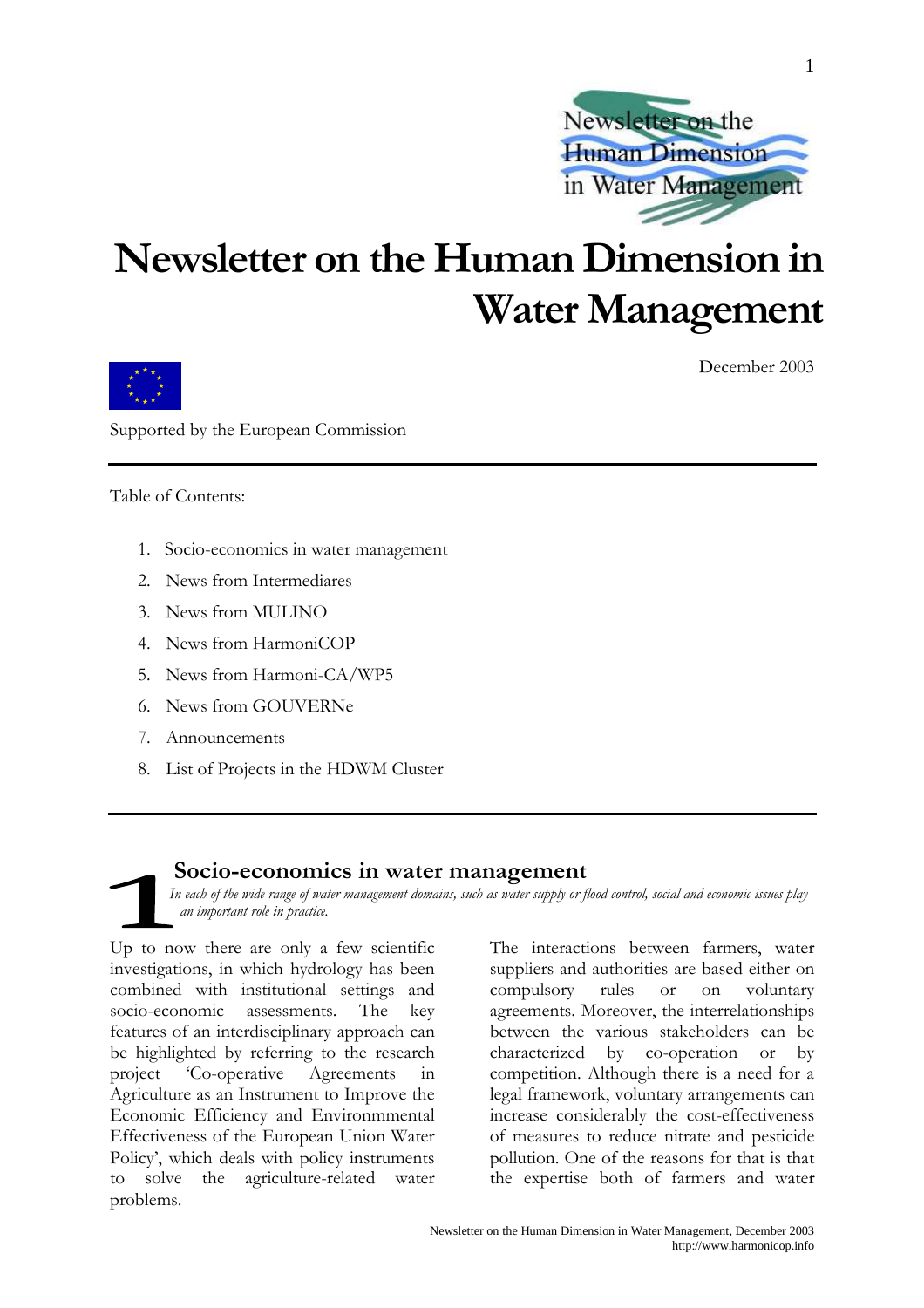suppliers is used on the basis of mutual trust.

In order to implement water management in a most cost-effective way, hydrologic and socio-economic assessments must be combined. It is important to consider the costs and benefits of each of the different stakeholders. Such an approach allows to focusing on the total net benefits of measures to change farming practices. Despite the fact that uncertainties exist in assessing nonmonetary outcomes of those measures, case studies have shown, that the willingness to pay for a high-quality drinking water exceeds often the costs of co-operative agreements.

Integrated water management models become increasingly an important tool in water policy. The advantage of those models is

they provide a comprehensive that framework to consider different domains and stakeholders. Thus they can contribute guidelines develop essentially  $\mathsf{to}$  $for$ enhancing the environmental and socioeconomic efficiency of measures to reduce the water pollution caused by agriculture.

This article was written by Dr. Ingo Heinz. University of Dortmund, Germany References:

Floor M. Brouwer; Ingo Heinz, Thomas Zabel : Governance of Water-Related Conflicts in Agriculture New Directions in Agri-Environmental and Water Policies in the EU. http://www.wkap.nl/prod/b/1- $4020 - 1553 - 4$ 

http://www.HarmoniQuA.org http://www.harmonit.org



### **News from Intermediaries**

Case studies exploring the role of new intermediaries in the water sector.

The F5 Intermediaries project (www.irsnet.de/intermediaries) has recently completed a review of the status of water sector restructuring in the Accession states. The work involved producing working papers on the individual accession states (available on the project website) and a comparative review that explores first, the trajectories of restructuring in relation to  $\alpha$ f liberalisation. processes commercialisation and private sector involvement, second, common challenges to restructuring and finally, key questions for the future direction of restructuring. The common challenges facing the current restructuring of the water sector are: the implications of multinational involvement in local water supplies; the implications of involvement by lending bodies: the difficulties of increasing water tariffs to cover costs; the capacity of municipal level variations organisation; the hetween geographical areas of municipal capacity; the difficulties of developing and ensuring effective regulation in an increasingly

fragmented context; and finally the role that donations might play. Three particular challenges important to the future processes of restructuring are: how an increasingly fragmented water sector can be coordinated to ensure alignment with relevant European policy objectives; how appropriate capacity and expertise within Accession States will be developed to ensure that local priorities and concerns are protected; how increased public debate will be achieved about whether private sector involvement will lead to more investment in aging infrastructure networks and what alternative methods for increasing investment there might be.

The Intermediaries project is now exploring the role of new intermediaries in the water sector through case studies in Germany, England, Denmark, Greece, Bulgaria and Hungary with a view to examining their role in enabling the development, uptake and continuation of sustainable technologies and social practices in the water sector.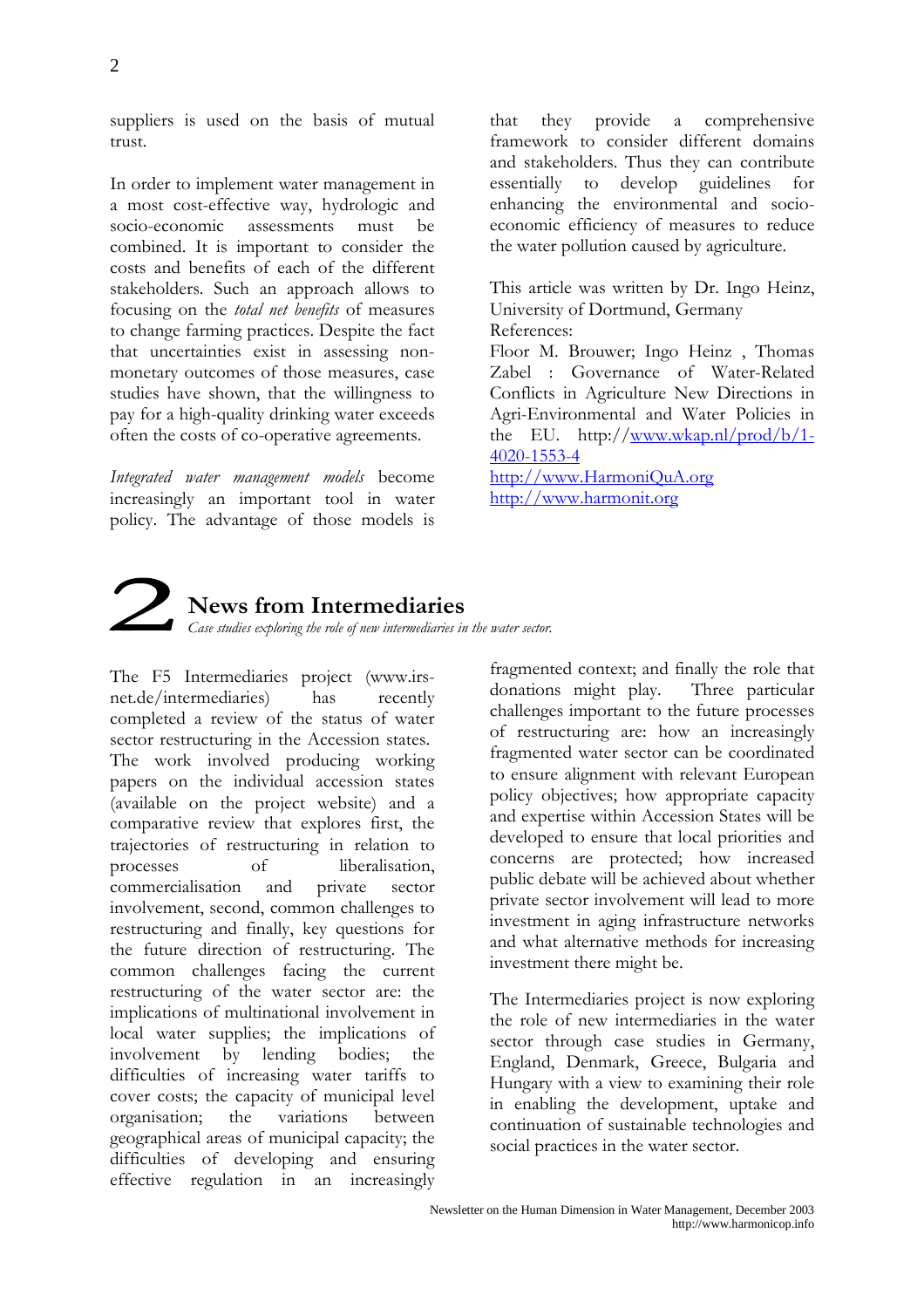For further information about the review please visit the project website or contact Dr. Will Medd w.medd@salford.ac.uk or,

**News from MULINO** Prototypes of DSS software have been applied

The MULINO project is in its concluding stages, the project activities close at the end December 2003. The primary results form the MULINO methodology, which includes the application of the mDSS software tool. Three prototypes, mDSS1, mDSS2 and mDSS3 are the formal deliverables that document the evolution of this software. The final result is a tool that has been developed as a stand-alone software, and an overall methodology within which the tool can be applied for an integrated approach to problems related decision  $\mathsf{to}$ water management. The software incorporates integrated analysis modelling (IAM), multicriteria analysis (MCA) and the European Environment Agency's DPSIR framework force-Pressure-State-Impact-(Driving) Response), adopting state-of-the-art data formats to guarantee interoperability. The

**News from HarmoniCOP**<br>Nine Case Studies have started to test results on social learning and IC-tools

The increasing importance of stakeholder and public participation in river basin management puts increasing demands on the type and the role of IC-tools. On one hand information must be accessible for different non-expert groups. On the other hand ICtools are not only a means for transferring information but are instrumental in shaping processes  $\sigma$ f social learning and communication in a network of stakeholders in a river basin.

In its first year, the HarmoniCOP project adopted a broad definition of IC-tools and developed a typology to characterise a wide range of tools. A base was established for investigating and evaluating the role of ICtools in different phases of social learning during the development of a river basin management plan as well as to improve the understanding of social learning processes in RBM itself.

for information about the Intermediaries project Dr. Tim Moss t.moss@irs-net.de

system does not require additional software, which should improve the potential for its utilisation water management by administrations. Optional links with GIS software, hydrological models and/or metamodels are provided, and in the last version of the software a full coupling procedure links mDSS3 with the CRASH hydrologic model. The software can be coupled also with any hydrological model, which respects a standard input/output procedure. The MULINO web site and CDRom

containing the software and all of its support will be available materials for free distribution in 2004. To contact the project participants and to download the prototypes, please visit: http://linux.feem.it/web/loc/mulino/index

.html

National reports from nine countries illustrate existing experiences in river basin management with respect to public participation, arising from differing administrative structures. cultural backgrounds and natural conditions of the different regions.

Now, nine case studies will be investigated how far an improved application of existing participatory tools and the development of a new generation of improved IC-tools (see figure 1) can support the process of implementing the WFD.

First results of the case studies are expected by September 2004.

You can find the reports for download at www.harmonicop.info. For further information, please contact Claudia Pahl-Wostl (pahl@usf.uni-osnabrueck.de) or Dr.  $dridder(\hat{a})$ usf.uni-Dagmar Ridder osnabrueck.de).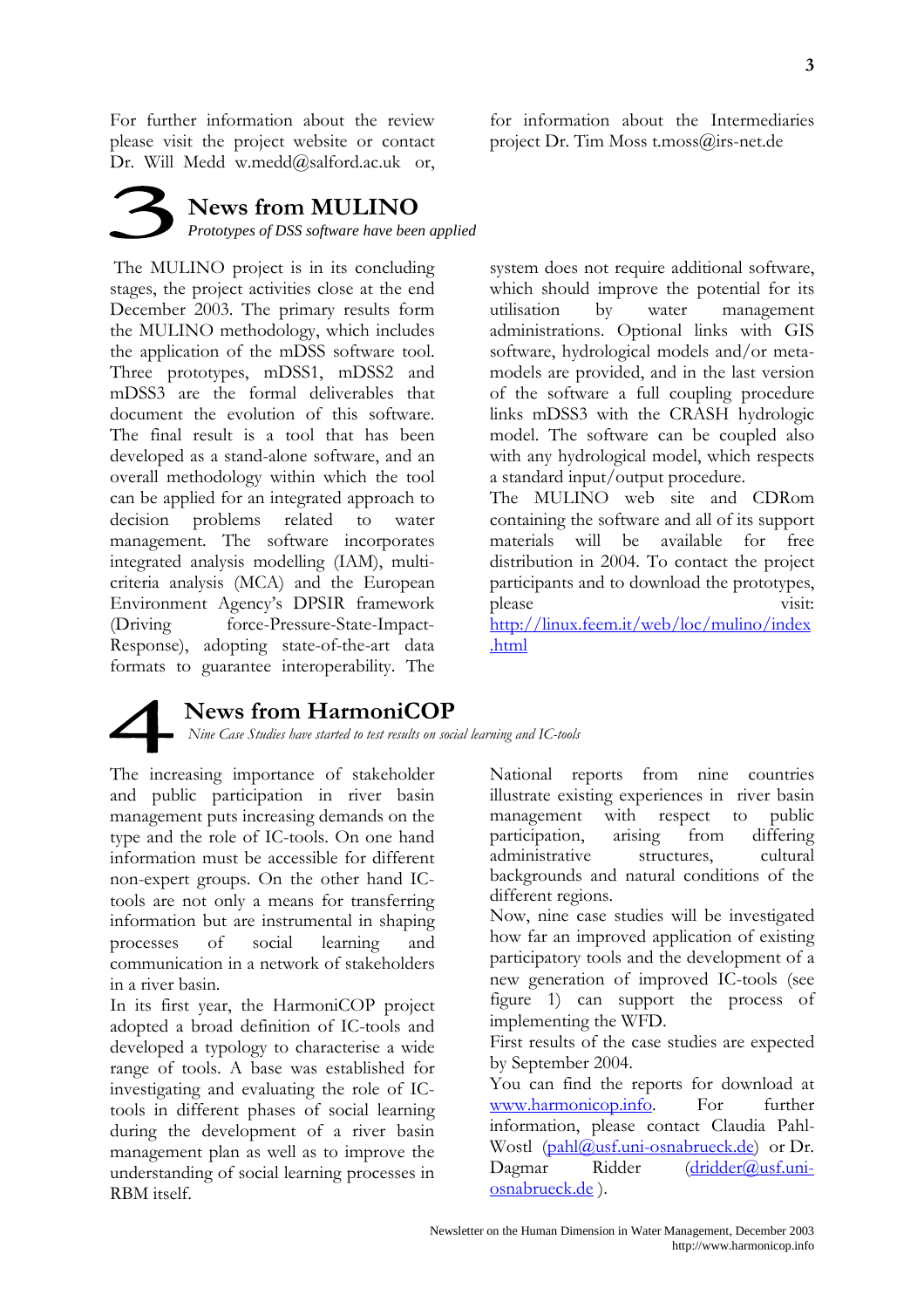

Figure 1: HarmoniCOP Case Studies

## **News from Harmoni-CA/WP5**

Bridging the gap between scientists and water managers

Faced with a perceived gap between the scientific efforts invested  $in$ model development and the degree to which actually models are used  $\overline{\text{in}}$ water management. WP 5 of the European Concerted Harmoni-CA Action. (www.harmoni-ca.info) has initiated a series of workshops to bridge the science-policyinterface in the field of water management improving communication between  $\mathbf{b}$ scientists, involved in integrated assessment and modelling, and water managers.

The first workshop took place in October, 2003, on "Setting requirements for models policy makers involved  $\overline{t}$ aid  $\mathbf{i}$ participatory river basin management". During this workshop, fifteen European water managers, from Ireland in the west to Hungary in the east and from Portugal in the south to Estonia in the north, worked together to develop a preliminary "wish" list of what they expect from models to support their work in participatory river basin management. This list will be further prioritized and evaluated by water managers during the coming year. In another workshop in February 2004, scientists from the European research community will discuss the state of the art in models for participatory river basin management. The results of the two workshops will be synthesized at the end of 2004 during a combined meeting of water managers and scientists. From this workshop will come ioint recommendations from both communities as to how models should be developed and used to support participatory river basin management.

For more information, please feel free to contact Prof. Claudia Pahl-Wostl or Ilke harmoni-ca.wp5@usf.uni-**Borowski** osnabrueck.de, Institute of Environmental Systems Research, University  $\alpha$ f Osnabrueck, D-49076 Osnabrueck Germany, phone: +49/(0)541-969-3328, fax:  $+49/(0)541-969-2770$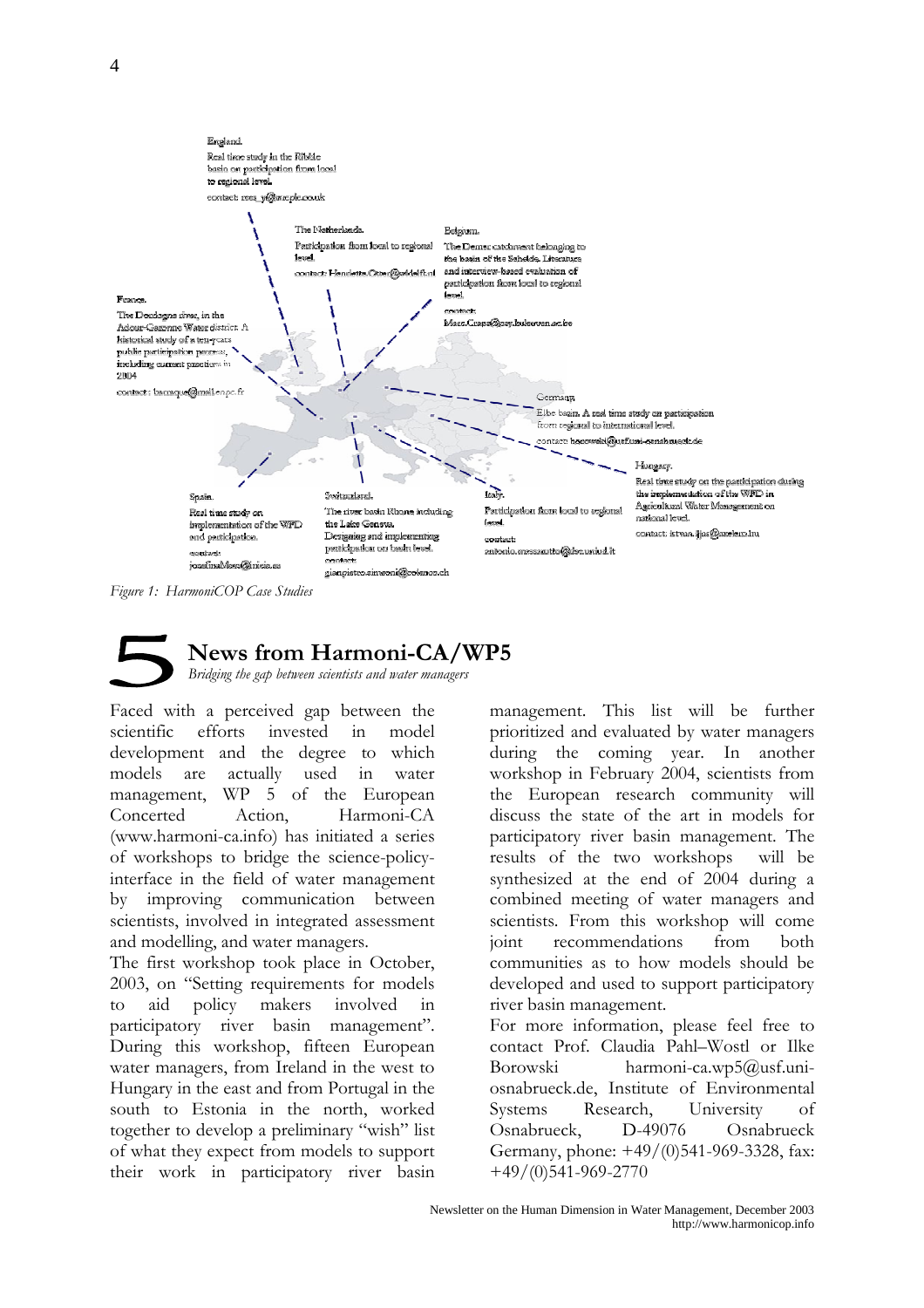

In the framework of the EC programme ASIA IT&C, one of the partners of GOUVERNe, the company FUTUREtec (http://www.futuretec-gmbh.de).  $GmhH$ was selected among innovative IT SME companies to attend a 2 weeks mission to China.

One of the objectives of the ASIA IT&C programme was to support European IT SMEs to find access to the Chinese market and precisely to build up cooperation partnerships between European and Chinese institutes and research companies. During this mission we took the opportunity to present the results of GOUVERNe and carefully analyse the reaction of Chinese industries and institutes to the DST (Deliberation Support Tools) and TIDDD (Tools to Inform, Debates, Dialogues &

Deliberations).

As main results of the mission, we could count the establishment of very high level with regional **contacts** and  $local$ governments, as well as to regional which invite industries, European environmental technology and solutions, to contribute to satisfy their big needs for innovative IT solutions with the goal to improve environmental quality and also environmental performance in economic sectors. For more information, please contact Caterina Rehm crehm@futuretec-gmbh.de FUTUREtec - Gesellschaft fuer angewandte Informatik mbH

Hauptstraße 188, D - 51465 Bergisch Gladbach (Germany)  $+49$  2202 932164 + 65  $Tel:$ 



Workshop for Models for participatory **River Basin Management** 

 $16/17$ th February, 2004. Brussels, Belgium

#### 1st Methods-Workshop of Harmoni- $CA/WP5$

At this workshop, originally planned for December 2003, scientists will discuss the state of the art of models for  $use$  in

#### **Harmoni-CA Forum and Conference** 18 & 19 February 2004, Brussels

Harmoni-CA is organising a first conference in order to facilitate the dialogue and help bridging the gap between researchers, technology providers, policy-makers and operational managers, helping the demand and support to be matched. The demand, for instance, will be based on the

participatory river basin management as well as the inclusion of the human dimension into catchment modelling. A specific focus will be put on improving the use of models in participatory processes within river basin management. The project is part of WP5 of Harmoni-CA (see Project News). For further information, please contact Ilke Borowski

borowski@usf.uni-osnabrueck.de

experiences in the WFD pilots and in the actual implementation. Support will come from EC supported research projects, national initiatives and other sources. The focus of the conference is on the Water Frame Directive (WFD) implementation phases 2004-2006 and 2006-2009. For further information, please contact Beata Sikorska,

 $harmoni-ca.wp1@riza.rws.minvenw.nl$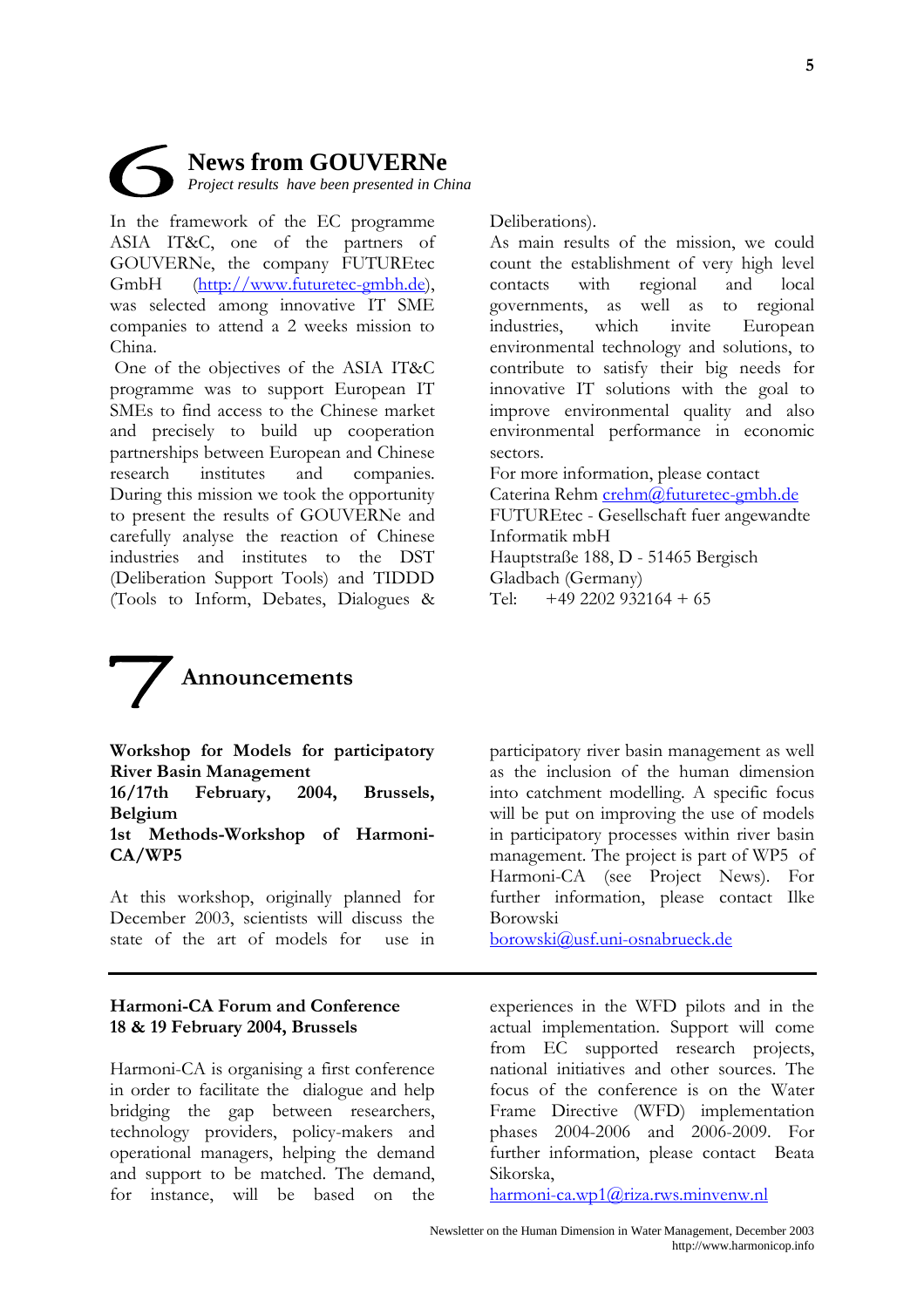#### ARID Workshop, February 2<sup>nd</sup>-4<sup>th</sup> 2004, La Palma

The first workshop of the ARID Cluster will take place in La Palma, February 2<sup>nd</sup>-4<sup>th</sup> 2004. The purpose of the cluster is to strengthen complementarity and exploitation of results of related RTD projects dealing with water resources uses and management in arid and semi-arid regions. The focus of

#### Workshop for Participative Planning for Water Recycling Projects, September 19th-24th 2004, Marrakech

A special workshop on Participative Planning for Water Recycling Projects' will take place at the 4th IWA World Water Congress, September 19th - 24th 2004, Marrakech, Morocco. The session is supported by the EC AQUAREC project  $(\frac{http://www.aquare.org/}{$ Veolia and Water

(http://www.industries.veoliawater.com/).

Two types of submission (full papers of between 3,000 and 5,000 words) are invited;

(a) Research papers should report on concepts, theories or empirical studies which inform the design, deployment or management of participative planning processes to support water recycling.

(b) Case studies should offer insights into a specific participative planning activity by

the La Palma workshop will be on social structural instruments. aspects. and economic issues. For more information. please Katia Karousakis contact k.karousakis@ucl.ac.uk Remax House 6.05 CSERGE/Dept of Economics University College London **Gower Street** London WC1E 6BT, UK

reporting on the experience of participation from more than one perspective. The encourage organisers strongly joint presentations by involved stakeholders (e.g. regulators, water suppliers, projects managers, researchers, consumers, NGOs  $etc.$ )

Successful submissions will be considered for publication via the IWA's Water Intelligence Online service.

Full papers should be sent electronically to: Sue Bagett School of Water Sciences, Cranfield University College Road Cranfield, Beds. **IK** s.b.baggett@cranfield.ac.uk

The deadline for submissions is  $6<sup>th</sup>$  February 2004

#### **WORKSHOP Modelling and Control for** Participatory Planning and Managing Water Systems; September 29th -1<sup>st</sup> Oct, 2004 , Venice, Italy

The workshop will focus on the role played by modelling and control techniques as well as software engineering in designing Multi-Objective Decision Support Systems (MODSS) for planning and managing water resource systems with an integrated and participatory approach.

The unifying idea of the previous list of topics is clarified in the paper

To be informed about International and National Organising Committees, cosponsors, deadlines, abstract submission, fees, instructions to authors, suggestions for accommodation. etc. please visit the workshop web site

http://www.elet.polimi.it/IFAC TC Envir onment/Venice2004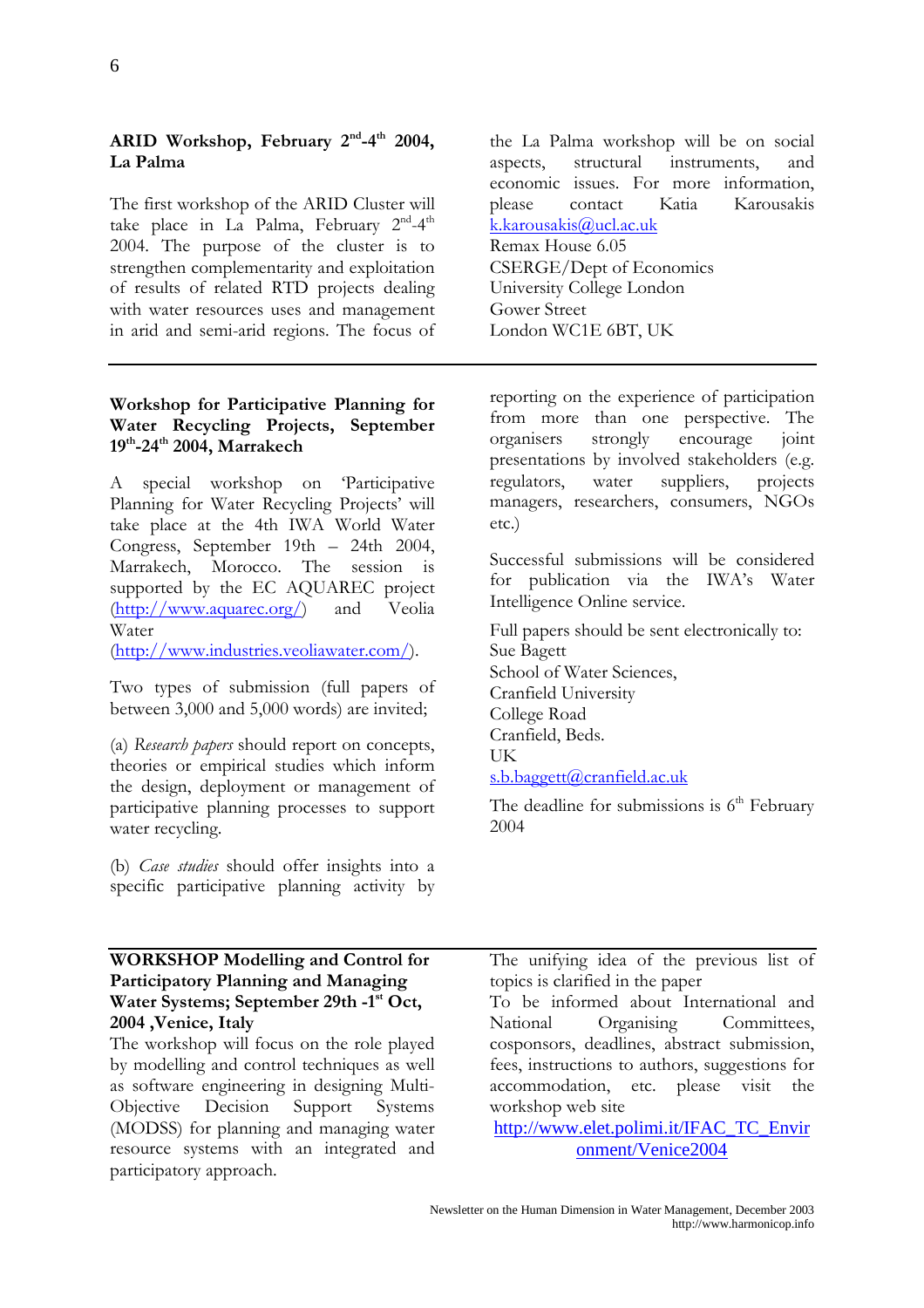#### 6th International Symposium on **SYSTEMS ANALYSIS and INTEGRATED ASSESSMENT in WATER MANAGEMENT** WATERMATEX 2004, , November 3-5, 2004, Beijing, China

The goal of the Specialist Group on Systems Analysis and Integrated Assessment is to foster discussion in the inter-disciplinary issues cutting across the many topics of interest with the IWA, including considerations of the human dimension in managing the water environment.

The International Programme Committee for WATERMATEX 2004 wishes to encourage, in particular, the submission of benchmark review papers for all the above themes.

Please consult the webpage for further information: http://www.ensic.inpl-nancy.fr/iwasaia/Watermatex/watermatex2004.htm

#### Become a member of TIAS – The **Integrated Assessment Society!!**

Recently TIAS, the international integrated assessment society was formally established. The Integrated Assessment Society is a not for profit entity created to promote the community of inter-disciplinary and disciplinary scientists, analysts and practitioners who develop and use integrated assessment. The goals of the society are to nurture this community, to promote the

development of IA and to encourage its wise application.

TIAS intends in particular to promote the importance of the human dimension and an interdisciplinary approach in the social sciences to deal with complex socioenvironmental problems.

For further information please consult the webpage (www.tias-web.info) or contact Prof. Claudia Pahl-Wostl (pahl@usf.uniosnabrueck.de).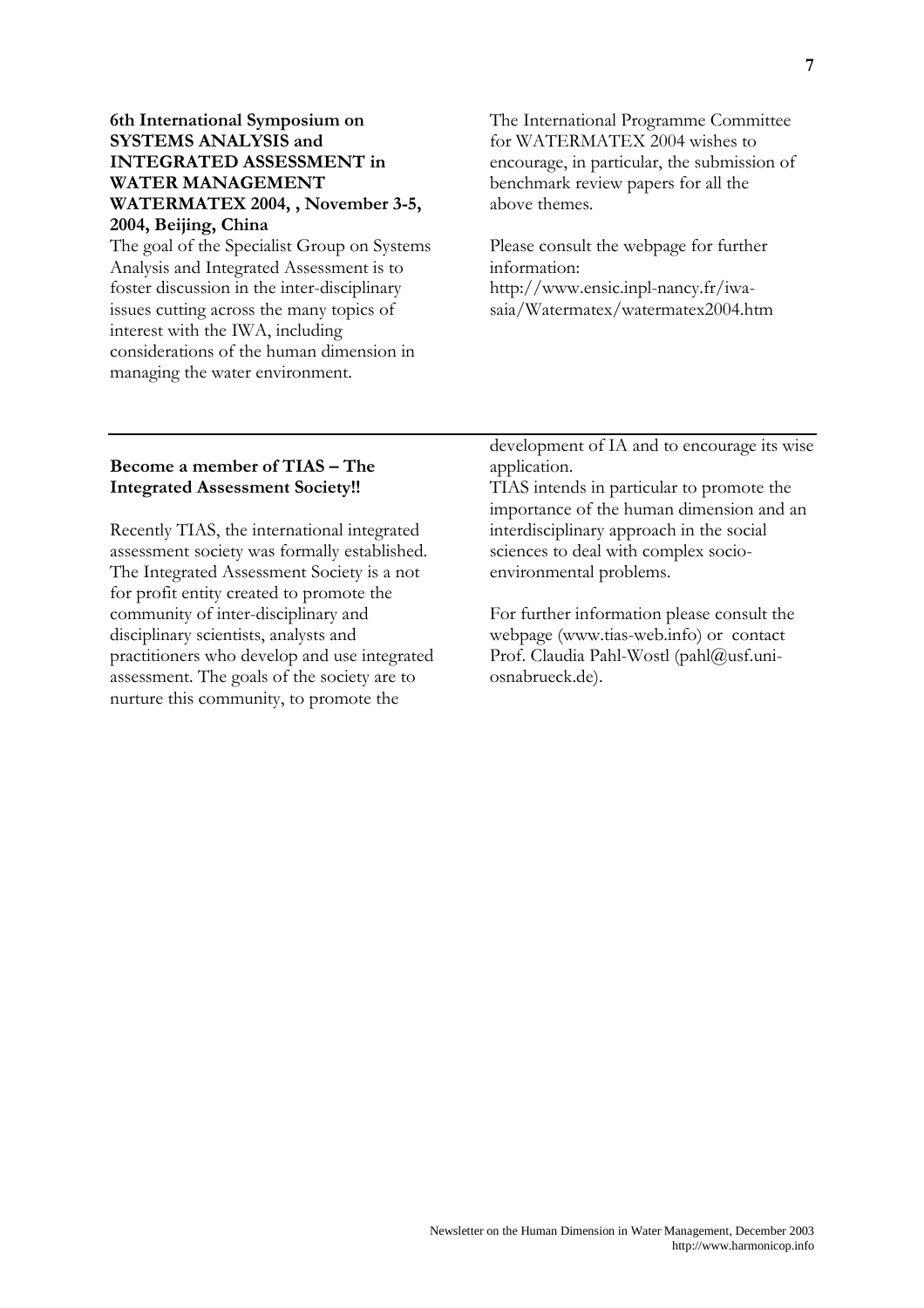# List of Projects in the HDWM Cluster

#### HarmoniCA - Harmonizing Modelling Tools at **Catchment Scale**

#### http://www.harmoni-CA.info

The concerted action HarmoniCA will provide guidance on management concepts and ICT tools for river basin management and the implementation of the WFD. Of specific interest for the HDWM cluster is the work package on "Integrated Assessment and the Science Policy Interface" that deals specifically with the involvement of stakeholders in the development of river basin management plans and the representation of socio-economic aspects in river basin management models.



HarmoniCOP - Harmonizing Collaborative Planning

#### http://www.harmoniCOP.info

The project HarmoniCOP explores stakeholder and public participation and the role of ICT tools in river basin management planning using a social learning perspective. HarmoniCOP aims at improving the conceptual base for stakeholder and public participation and provide practical guidance for the implementation of the European Water FrameworkDirective.

#### **GOUVERNe**

#### **GOUVERNe**

#### http://www.c3ed.uvsq.fr/c3ed/Gouverne/PresGOa n.html

The project responded to the requirement for integrated systems of information permitting coherent policy and resource management decisions covering water uses in Europe. The project developed and implemented in pilot studies a userbased and scientifically validated Decision Support System (DSS) for the improved management of underground water resources at the catchment and sub-catchment levels.



#### SLIM - Social Learning for the Integrated

#### **EUROMARKET**

#### http://www.epfl.ch/mir/euromarket

The EUROMARKET project studies the likelihood, nature, and forms water liberalisation may take in Europe in the foreseeable future. This is done by

#### Management and Sustainable Use of Water at **Catchment Scale**

#### http://slim.open.ac.uk

This project develops strategic planning methodologies and social tools for the integrated management of water at catchment or river-basin scale and other "bundles" of natural resources. It emphasizes the importance of processes of social learning for integrated resource management.

#### **AQUALIBRIUM**

#### www.aqualibrium.de

This project investigates the implications of the increasing deregulation of national water markets, and the fact that more and more private companies are involved in the water market. It aims at giving an overview on the current debates and analyses the various models of involvement and co-operation between the public and the private sector in the EU member states.



#### $http://firma.cfpm.org/$

This project explored new approaches to improve water resource planning by developing and applying physical. agent-based modelling to integrate hydrological, social and economic aspects of water resource management. Specific emphasis was given to stakeholder participation and participatory model building and scenario development.



**INTERMEDIARIES** New intermediary  $\mathbb{R}^2$ services and the transformation of urban water supply and wastewater disposal systems in **Europe** 

#### http://www.irs-net.de/intermediaries

This project maps the development of intermediary services and organisations in the water and wastewater sectors, examines how they facilitate the application of new resource-saving technologies and social practices and assesses their impact on the environment, economic efficiency and network management.

analysing different liberalisation scenarios, depending upon the evolving water markets, the different enterprises' and the strategies, existing legislation/regulation both at the national and at the European levels.

Newsletter on the Human Dimension in Water Management, December 2003 http://www.harmonicop.info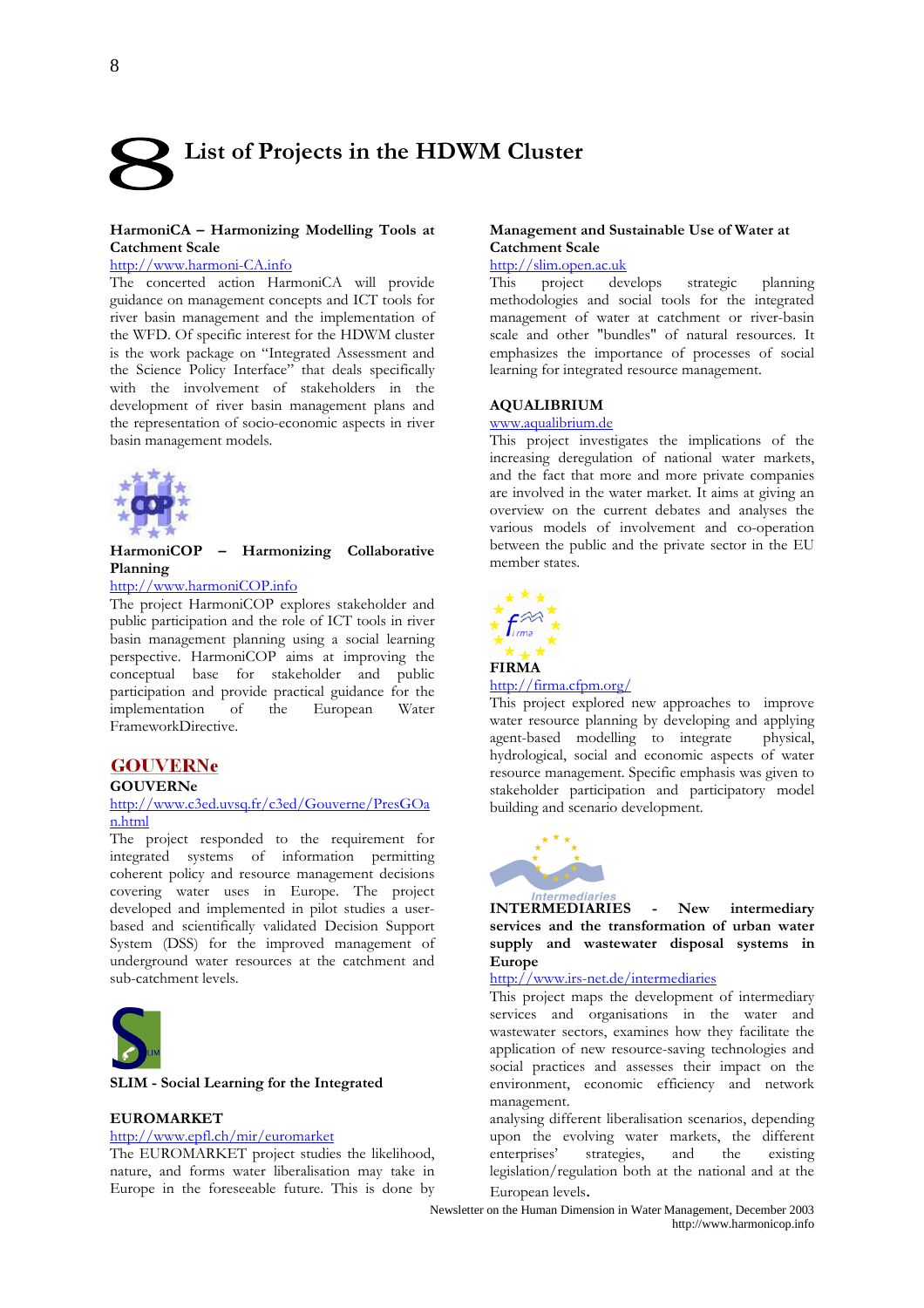

#### http://www.feem.it/web/loc/mulino/index.html

The MULINO project is developing a Decision Support System for the integrated management of water resources. The system includes a decision software based on multi criteria analysis procedures. This software is being developed in collaboration with representatives from water authorities in Italy, Romania, the UK, Belgium and Portugal, and through these relationships is exploring ways to include stakeholders' preferences in the assessment of a decision problem.



**EUWARENESS** - European Water Regimes and the Notion of a Sustainable Status

http://www.euwareness.nl/

focuses on the dynamic relationships between conflicting uses of water resources, the regimes under which these uses are managed, and conditions generating regime transitions towards sustainability. Water basin regimes have been studied in six European countries (Netherlands, Belgium, France, Spain, Italy, Switzerland).

More information:

Project coordinator: Stefan Kuks Address: University of Twente, P.O. Box 217, 7500 AE Enschede, The Netherlands Email: s.m.m.kuks@cstm.utwente.nl Internet: www.euwareness.nl

#### **ADVISOR**

#### http://ecoman.dcea.fct.unl.pt/projects/advisor

ADVISOR aims at the delivery of a set of guidelines to river basin authorities and related EU agencies for the execution of integrated evaluation of projects. The theoretical platform thereby established will support the development of new integrated evaluation methodologies and tools, which will incorporate the state of the art of the latest scientific thinking and assessment tools together with modern participatory, multi-stakeholder decision making processes.



PRINWASS - Barriers and Conditions for the Involvement of Private Capital and Enterprise in Water Supply and Sanitation in Latin America and Africa: Seeking Economic, Social, and **Environmental Sustainability** 

 $\frac{\text{http://www.eeog.ox.ac.uk/~prinwass/}}{}$ 

The project develops an indicative framework of strategy and processes, expressed by relevant guidelines, for sustainable water supply and sanitation services in developing countries, taking into account the roles of the state (national, regional, and local government levels), civil society (users associations, citizen movements, etc.), market forces (privatized water utilities), and their interrelations (e.g. publicprivate partnerships, other forms of private sector involvement in WSS, etc.)

#### MERIT - Management of the Environment and **Resources using Integrated Techniques** http://merit-eu.net/

The aim of MERIT is to develop a water resource management methodology to help engage the stakeholder in the decision making process. Bayesian networks are being used as tool to help the decision maker by using input from stakeholders to design and construct the networks. A range of participatory techniques are being developed to facilitate the engagement process.



#### **AQUADAPT** - Strategic Tools to Support Adaptive, Integrated Water Resource Changing Management under **Utilisation** Conditions <sub>at</sub> Catchment Level: **Coevolutionary Approach** http://www.aquadapt.net/

The overall aim of the Aquadapt project is to generate knowledge which supports the strategic planning and management of water resources in semiarid environments at catchment level under changing supply/demand patterns.

#### TiGrESS - Time-Geographical Approaches to Emergence and Sustainable Societies

http://www.riks.nl/projects/TiGrESS

The aim of the TiGrESS project is to improve the methodology understanding human $for$ environmental interactions on the basis of three regional case studies.



**MANTRA East - The Integrated Strategies for** the Management of Transboundary Waters on the Eastern European Fringe - the pilot study of Lake Peipsi and its drainage basin http://www.mantraeast.org

Newsletter on the Human Dimension in Water Management, December 2003 http://www.harmonicop.info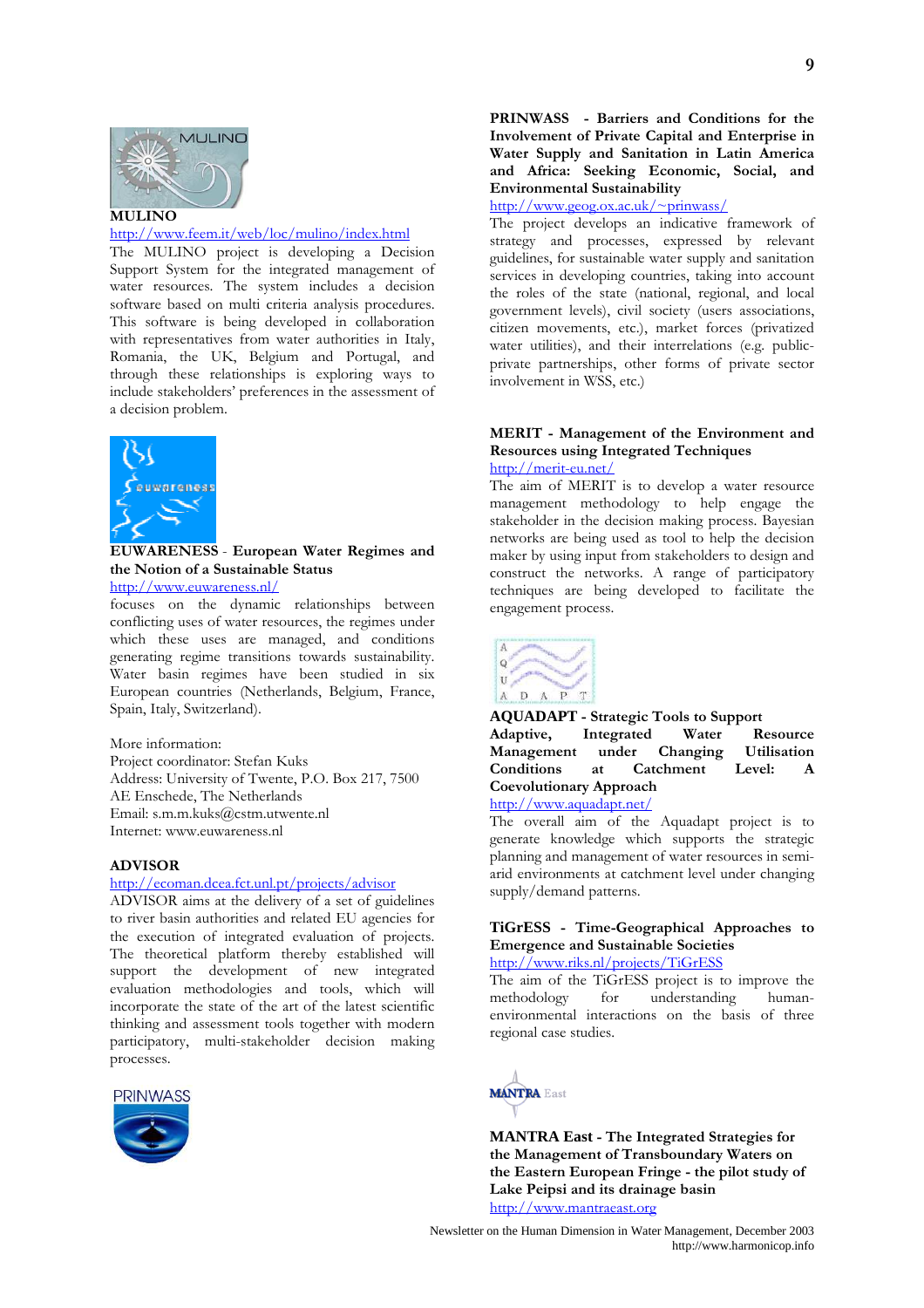The aim of the MANTRA East Project is to analyze and develop strategic planning methodologies and scientific tools for integrated water management in transboundary water basins following the requirements of the EU Water Framework Directive. The project's special geographical focus is on transboundary water basins located on the existing and future borders of the European Union.



**River Dialogue - Empowerment and Awareness Building in River Basin Management Through Focus Groups and Citizens Juries** 

#### http://www.riverdialogue.org

River Dialogue is aimed at identifying the best approaches to increase public participation in implementation of the EU Water Framework Directive, including preparation and implementation of river basin management plans. The project will practically test two specific participatory methods of citizens' involvement - focus groups and citizens' juries.

#### **WASAMED - Water Saving in Mediterranean** Agriculture

#### http://wasamed.iamb.it/

WASAMED is to establish a platform for effective Mediterranean communication and debate on water saving in agriculture, contributing to improved management of limited water resources and sustainable development in the Mediterranean Region.